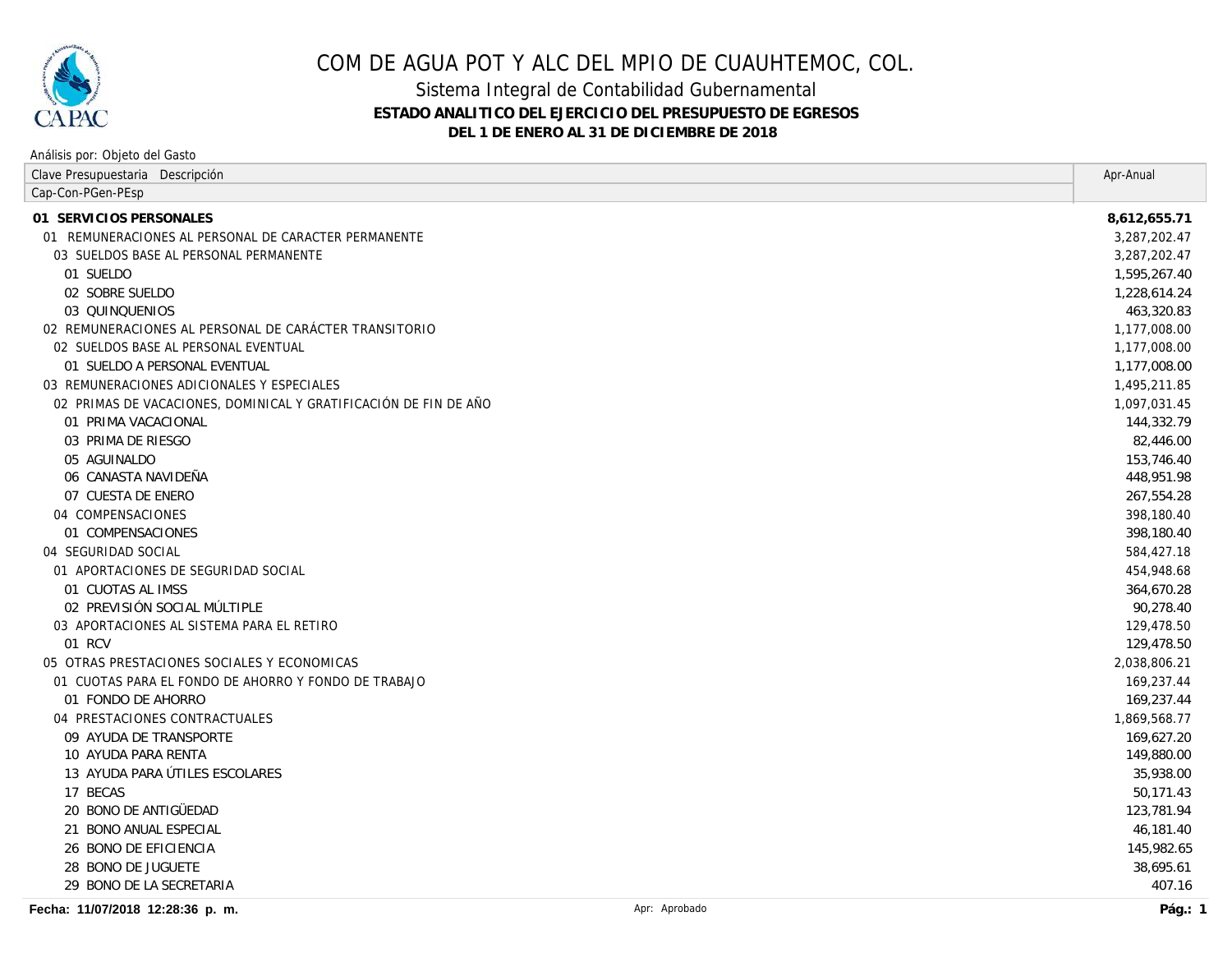

### COM DE AGUA POT Y ALC DEL MPIO DE CUAUHTEMOC, COL.

### Sistema Integral de Contabilidad Gubernamental **ESTADO ANALITICO DEL EJERCICIO DEL PRESUPUESTO DE EGRESOS DEL 1 DE ENERO AL 31 DE DICIEMBRE DE 2018**

#### Clave Presupuestaria Descripción **Apr-Anual Studio de Servero Clave Presupuestaria Descripción** Apr-Anual Apr-Anual Apr-Anual Apr-Anual Apr-Anual Apr-Anual Apr-Anual Apr-Anual Apr-Anual Apr-Anual Apr-Anual Apr-Anual Apr-An Análisis por: Objeto del Gasto Cap-Con-PGen-PEsp *BONO DEL BURÓCRATA 161,231.61 BONO DIA DE LA MADRE 6,572.16 BONO DIA DEL PADRE 23,002.56 BONO EXTRAORDINARIO ANUAL 304,232.29 BONO SEXENAL ESTATAL 32,000.00 BONO SINDICAL 57,889.49 CANASTA BÁSICA 286,652.80 DÌA 31 58,275.77 FONDO DE VIVIENDA 58,348.80 GASTOS DE EJECUCIÓN 65,000.00 SEGURO DE VIDA 11,570.00 FONDO DE RETIRO 44,127.90* PAGO DE ESTIMULOS A SERVIDORES PUBLICOS 30,000.00 ESTÍMULOS 30,000.00 *VIÁTICOS 30,000.00* **MATERIALES Y SUMINISTROS 1,145,498.77** MATERIALES DE ADMINISTRACION, EMISION DE DOCUMENTOS Y ARTICULOS OFICIALES 76,489.07 MATERIALES, ÚTILES Y EQUIPOS MENORES DE OFICINA 45,300.29 *MATERIAL Y ÚTILES DE OFICINA 30,048.86 EQUIPOS MENORES DE OFICINA 15,251.43* MATERIAL IMPRESO E INFORMACIÓN DIGITAL 8,825.83 *MATERIAL IMPRESO. 8,825.83* 06 MATERIAL DE LIMPIEZA 7.362.95 *MATERIAL PARA ASEO, LIMPIEZA E HIGIENE 7,362.95* MATERIALES Y ÚTILES DE ENSEÑANZA 15,000.00 *MATERIAL DIDÁCTICO 15,000.00* ALIMENTOS Y UTENSILIOS 4,405.33 PRODUCTOS ALIMENTICIOS PARA PERSONAS 4,405.33 *AGUA EN BOTELLA Y GARRAFÓN 4,405.33* MATERIAS PRIMAS Y MATERIALES DE PRODUCCION Y COMERCIALIZACION 71,080.41 PRODUCTOS QUÍMICOS, FARMACÉUTICOS Y DE LABORATORIO ADQUIRIDOS COMO MATERIA PRIMA 71,080.41 *PRODUCTOS QUÍMICOS, FARMACÉUTICOS Y DE LABORATORIO UTILIZADOS EN PROCESOS PRODUCTIVOS. 71,080.41* MATERIALES Y ARTICULOS DE CONSTRUCCION Y DE REPARACION 217,215.35 OTROS MATERIALES Y ARTÍCULOS DE CONSTRUCCIÓN Y REPARACIÓN 217,215.35 *OTROS MATERIALES Y ARTÍCULOS DE CONSTRUCCIÓN Y REPARACIÓN 217,215.35* COMBUSTIBLES, LUBRICANTES Y ADITIVOS 593,280.34 COMBUSTIBLES, LUBRICANTES Y ADITIVOS 593,280.34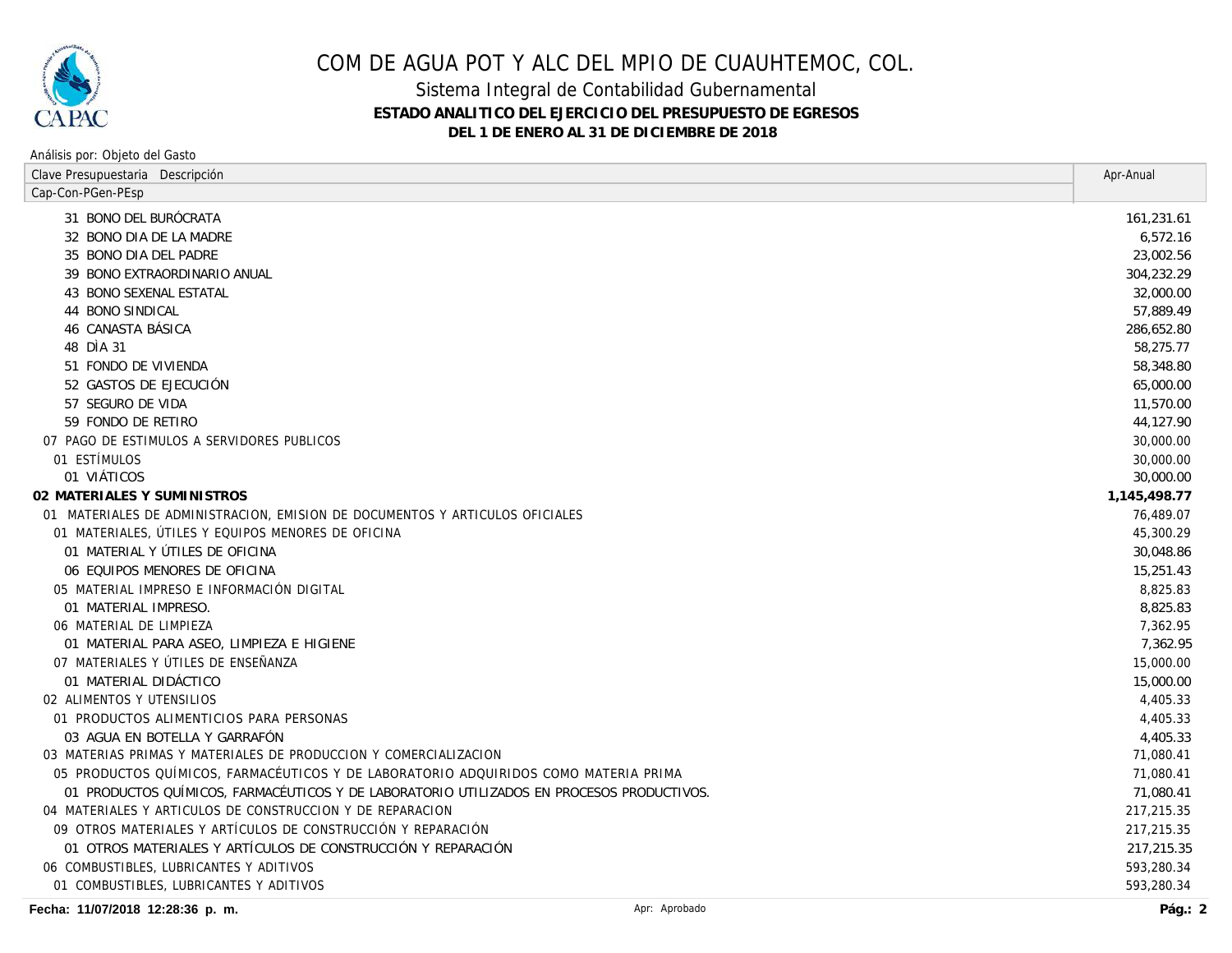

# COM DE AGUA POT Y ALC DEL MPIO DE CUAUHTEMOC, COL.

### Sistema Integral de Contabilidad Gubernamental **ESTADO ANALITICO DEL EJERCICIO DEL PRESUPUESTO DE EGRESOS DEL 1 DE ENERO AL 31 DE DICIEMBRE DE 2018**

#### Análisis por: Objeto del Gasto

| Clave Presupuestaria Descripción                                                                 |              |
|--------------------------------------------------------------------------------------------------|--------------|
| Cap-Con-PGen-PEsp                                                                                |              |
| 01 GASOLINA                                                                                      | 583,524.33   |
| 04 ACEITES Y GRASAS                                                                              | 9,756.01     |
| 07 VESTUARIO, BLANCOS, PRENDAS DE PROTECCION Y ARTICULOS DEPORTIVOS                              | 69,019.52    |
| 01 VESTUARIO Y UNIFORMES                                                                         | 44,744.83    |
| 01 UNIFORMES                                                                                     | 44,744.83    |
| 02 PRENDAS DE SEGURIDAD Y PROTECCIÓN PERSONAL                                                    | 24,274.69    |
| 01 ROPA Y EQUIPO DE SEGURIDAD                                                                    | 24,274.69    |
| 09 HERRAMIENTAS, REFACCIONES Y ACCESORIOS MENORES                                                | 114,008.75   |
| 01 HERRAMIENTAS MENORES                                                                          | 74,971.51    |
| 01 HERRAMIENTAS DE CARPINTERIA, SILVICULTURA, HORTICULTURA, GANADERÍA Y AGRICULTURA              | 74,971.51    |
| 04 REFACCIONES Y ACCESORIOS MENORES DE EQUIPO DE CÓMPUTO Y TECNOLOGÍAS DE LA INFORMACIÓN         | 39,037.24    |
| 01 REFACCIONES Y ACCESORIOS MENORES PARA EOUIPOS DE COMPUTO                                      | 39,037.24    |
| 03 SERVICIOS GENERALES                                                                           | 3,496,457.63 |
| 01 SERVICIOS BÁSICOS                                                                             | 2,358,326.16 |
| 01 ENERGÍA ELÉCTRICA                                                                             | 2,337,923.16 |
| 01 ENERGIA ELÉCTRICA DE SISTEMA OPERATIVO                                                        | 2,337,923.16 |
| 04 TELEFONÍA TRADICIONAL                                                                         | 20,403.00    |
| 01 SERVICIO TELEFÓNICO CONVENCIONAL                                                              | 20,403.00    |
| 02 SERVICIOS DE ARRENDAMIENTO                                                                    | 30,000.00    |
| 02 ARRENDAMIENTO DE EDIFICIOS                                                                    | 30,000.00    |
| 03 ARRENDAMIENTO DE EDIFICIOS PARA OFICINAS                                                      | 30,000.00    |
| 03 SERVICIOS PROFESIONALES, CIENTIFICOS, TECNICOS Y OTROS SERVICIOS                              | 114,000.00   |
| 03 SERVICIOS DE CONSULTORÍA ADMINISTRATIVA, PROCESOS, TÉCNICA Y EN TECNOLOGÍAS DE LA INFORMACIÓN | 114,000.00   |
| 01 SERVICIOS DE CONSULTORÍA ASESORIA Y MANTENIMIENTO DE SISTEMAS INFORMATICOS                    | 114,000.00   |
| 04 SERVICIOS FINANCIEROS, BANCARIOS Y COMERCIALES                                                | 54,000.00    |
| 01 SERVICIOS FINANCIEROS Y BANCARIOS                                                             | 54,000.00    |
| 01 COMISIONES BANCARIAS                                                                          | 54,000.00    |
| 05 SERVICIOS DE INSTALACION, REPARACION, MANTENIMIENTO Y CONSERVACION                            | 395,666.88   |
| 05 REPARACIÓN Y MANTENIMIENTO DE EQUIPO DE TRANSPORTE                                            | 189,013.06   |
| 01 MANTENIMIENTO DE EQUIPO DE TRANSPORTE TERRESTRE                                               | 189,013.06   |
| 07 INSTALACIÓN, REPARACIÓN Y MANTENIMIENTO DE MAQUINARIA, OTROS EQUIPOS Y HERRAMIENTA            | 206,653.82   |
| 01 REPARACIÓN Y MANTENIMIENTO DE MAQUINARIA (POZOS)                                              | 206,653.82   |
| 09 OTROS SERVICIOS GENERALES                                                                     | 544,464.59   |
| 02 IMPUESTOS Y DERECHOS                                                                          | 505,573.08   |
| 06 DERECHO DE USO                                                                                | 505,573.08   |
| 05 PENAS, MULTAS, ACCESORIOS Y ACTUALIZACIONES                                                   | 38,891.51    |
| 01 MULTAS POR PASIVOS FISCALES                                                                   | 38,891.51    |